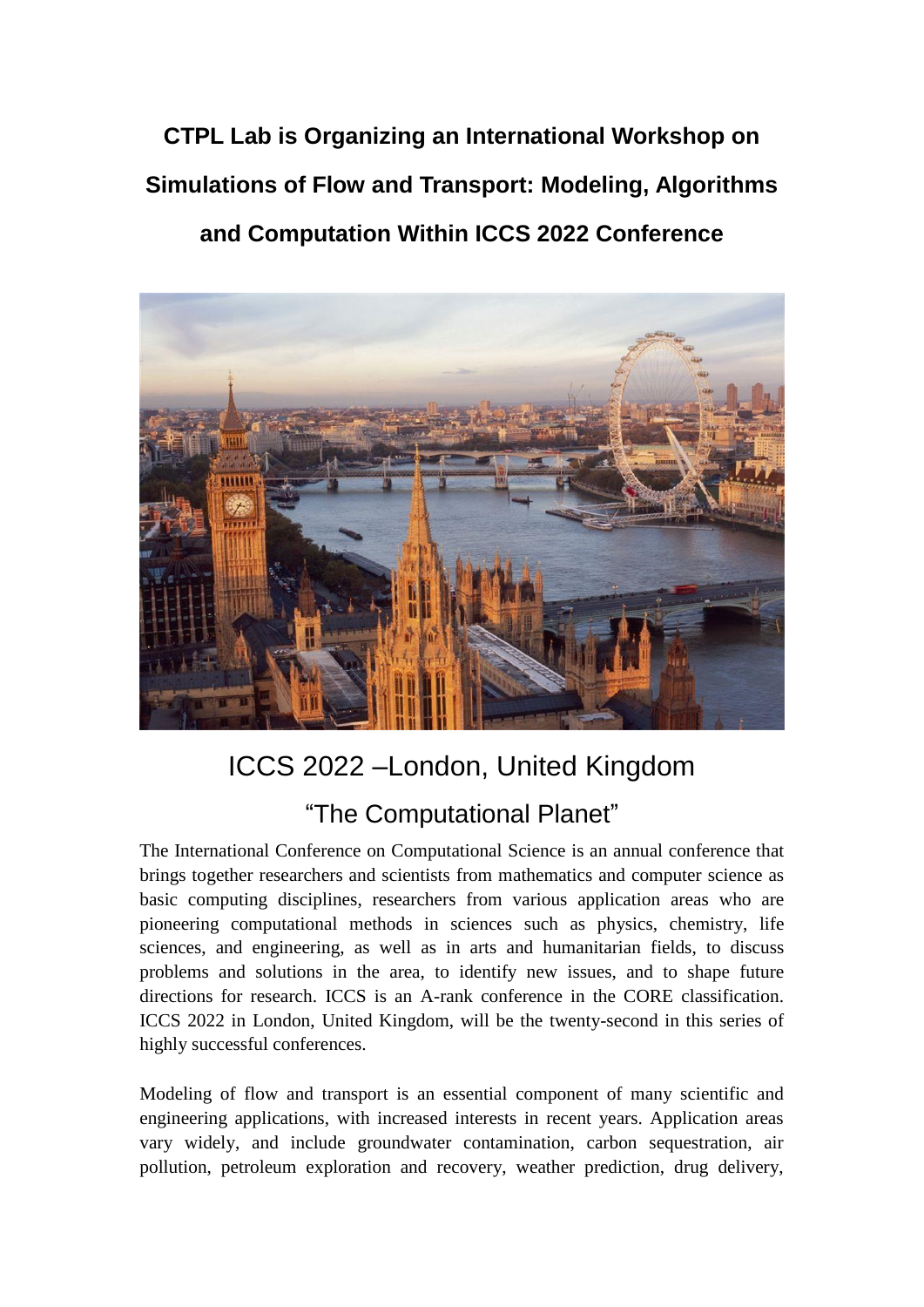material design, chemical separation processes, biological processes, and many others. However, accurate mathematical and numerical simulation of flow and transport remains a challenging topic from many aspects of physical modeling, numerical analysis and scientific computation. Mathematical models are usually expressed via nonlinear systems of partial differential equations, with possibly rough and discontinuous coefficients, whose solutions are often singular and discontinuous. An important step of a numerical solution procedure is to apply advanced discretization methods (e.g. finite elements, finite volumes, and finite differences) to the governing equations. Local mass conservation and compatibility of numerical schemes are often necessary to obtain physical meaningful solutions. Another important solution step is the design of fast and accurate solvers for the large-scale linear and nonlinear algebraic equation systems that result from discretization. Solution techniques of interest include multiscale algorithms, mesh adaptation, parallel algorithms and implementation, efficient splitting or decomposition schemes, and others.

The international workshop on "Simulations of Flow and Transport: Modeling, Algorithms and Computation" (SOFTMAC) has been held 10 years since 2011 within the International Conference on Computational Science (ICCS). The aim of this symposium is to bring together researchers in the aforementioned field to highlight the current developments both in theory and methods, to exchange the latest research ideas, and to promote further collaborations in the community. We invite original research articles describing the recent advances in mathematical modeling, computer simulation, numerical analysis, and other computational aspects of flow and transport phenomena of flow and transport. Potential topics include, but are not limited to:

- 1. advanced numerical methods for the simulation of subsurface and surface flow and transport, and associated aspects such as discretization, gridding, upscaling, multiscale algorithms, optimization, data assimilation, uncertainty assessment, and high performance parallel and grid computing;
- 2. spatial discretization schemes based on advanced finite element, finite volume, and finite different methods; schemes that preserve local mass conservation (such as mixed finite element methods and discontinuous Galerkin methods) are of particular interest;
- 3. decomposition methods for improved efficiency and accuracy in treating flow and transport problems; decomposition methods for nonlinear differential equations and dynamical systems arising in flow and transport; temporal discretization schemes for flow and transport;
- 4. a-priori and a-posteriori error estimates in discretizations and decompositions; numerical convergence study; adaptive algorithms and implementation;
- 5. modeling and simulation of single-phase and multi-phase flow in porous media or in free space, and its applications to earth sciences and engineering;
- 6. modeling and simulation of subsurface and surface transport and geochemistry, and its application to environmental sciences and engineering;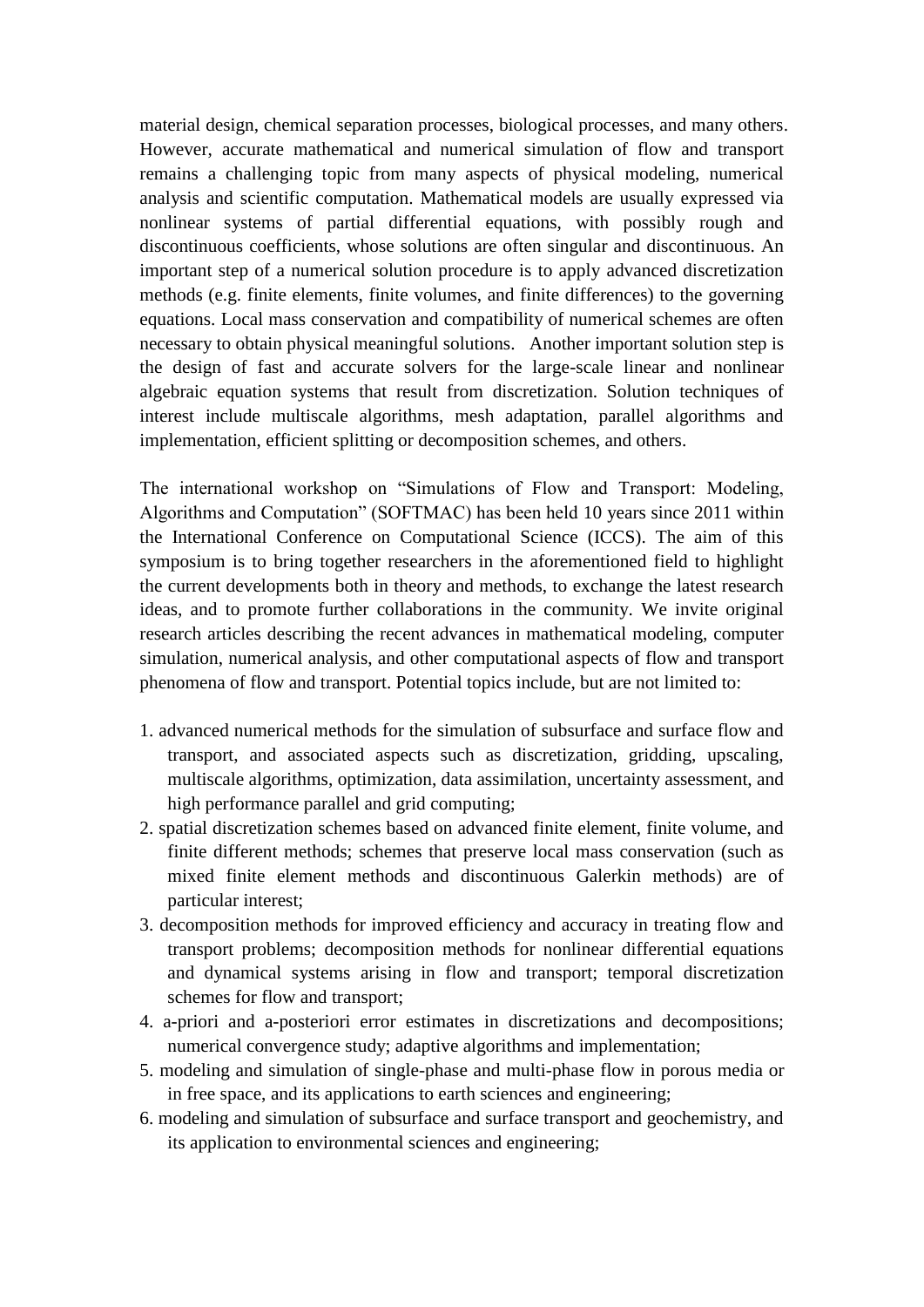- 7. computational thermodynamics of fluids, especially hydrocarbon and other oil reservoir fluids, and its interaction with flow and transport;
- 8. computational modeling of flow and transport in other fields, such as geological flow/transport in crust and mantle, material flow in supply chain networks, separation processes in chemical engineering, information flow, biotransport, and intracellular protein trafficking, will also be considered.

## **Papers Submission**

We cordially invite original research articles as well as review articles describing the recent advances in mathematical modeling, computer simulation, numerical analysis, and other computational aspects of flow and transport phenomena of flow and transport.

The manuscripts of up to **14 pages**, written in English and formatted according to the Springer LNCS templates, should be submitted electronically via EasyChair. You also have the option of submitting a short paper of up to **7 pages**. Both Full and Short Papers use the same templates and are published in LNCS. Templates are available for download in EasyChair's "Templates" menu. While submitting please don't forget to select the workshop: **International Workshop on Simulations of Flow and Transport: Modeling, Algorithms and Computation (SOFTMAC)**. At least one author of an accepted paper must register at the conference site and present the paper at the workshop.

All papers will be peer reviewed. All accepted papers will be included in the Springer Lecture Notes in Computer Science (LNCS) series and indexed by Scopus, EI Engineering Index, Thomson Reuters Conference Proceedings Citation Index (included in ISI Web of Science), and several other indexing services. The papers will contain linked references, XML versions and citable DOI numbers. After the conference, the best papers will be invited for a special issue of the Journal of Computational Science (Impact Factor: 3.976).

#### **Important dates**

Paper submission: 21 January 2022 Notification to authors: 21 March 2022 Camera-ready papers: 11 April 2022 Author registration: 21 March – 11 April 2022 Non-author registration (in-person): 21 March – 20 May 2022 Non-author registration (online): 21 March – 10 June 2022 Conference sessions: 21-23 June 2022

#### **Other information**

For information on conference venue, accommodation, registration, etc. please refer to the conference site.<https://www.iccs-meeting.org/iccs2022/>

## **Workshop Organizer and Co-organizer**

Prof. Shuyu Sun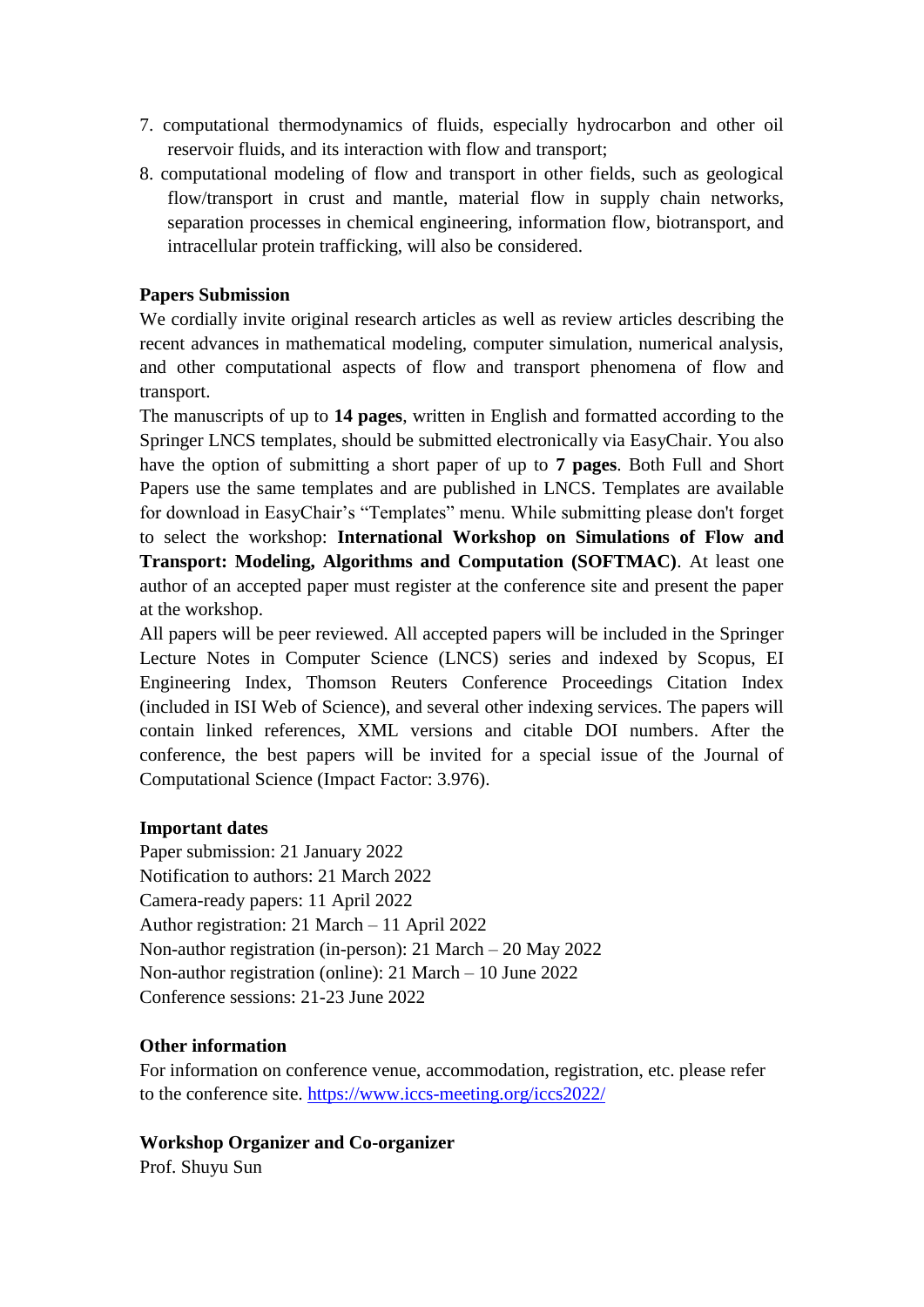Email: shuyu.sun@kaust.edu.sa Affiliation: King Abdullah University of Science and Technology (KAUST)

Prof. Jianguo (James) Liu Email: liu@math.colostate.edu Affiliation: Colorado State University, USA

Dr. Jingfa Li Email: lijingfa@bipt.edu.cn Affiliation: Beijing Institute of Petrochemical Technology, China

## **Committee**

Victor, Ginting, vginting@uwyo.edu, University of Wyoming, USA Hong, Wang, hwang@math.sc.edu, University of South Carolina, USA Yekaterina, Epshteyn, epshteyn@math.utah.edu, University of Utah, USA Jason, Huang, huangcs@math.nsysu.edu.tw, National Sun Yat-sen University,Taiwan Jie, Chen, chenjiexjtu@mail.xjtu.edu.cn, Xi'an Jiaotong University, China Meng-Huo, Chen, M.H.Chen@leeds.ac.uk, University of Leeds, U.K. Jiří, Mikyška, jiri.mikyska@fjfi.cvut.cz, Czech Technical University in Prague, Czech Republic Ivan, Yotov, yotov@math.pitt.edu, University of Pittsburgh, USA Yi, Wang, wangyi-0-2002@163.com, China University of Petroleum (Beijing), China Juergen, Geiser, [juerg](mailto:juergen.geiser@ruhr-uni-bochum.de)en.geiser@ruhr-uni-bochum.de, Ruhr University of Bochum, Germany Ahmed H., ElSheikh, [a.elsh](mailto:a.elsheikh@hw.ac.uk)eikh@hw.ac.uk, Heriot-Watt University, UK

Huangxin, Chen, [chx@xmu](mailto:chx@xmu.edu.cn).edu.cn, Xiamen University, China

| NO.            | Our Workshop                                                                    | <b>ICCS</b> Theme                                  | Time and Location                                                    |
|----------------|---------------------------------------------------------------------------------|----------------------------------------------------|----------------------------------------------------------------------|
| 1              | Flow and Transport:<br><b>Computational Challenges</b>                          | The Ascent of<br>Computational<br>Excellence       | Nanyang<br>Technological<br>University, Singapore,<br>1-3 June, 2011 |
| $\overline{2}$ | Flow and Transport:<br>Modeling, Simulations<br>and Algorithms                  | <b>Empowering Science</b><br>through Computing     | Omaha, Nebraska,<br>USA, 4-6 June, 2012                              |
| 3              | Flow and Transport:<br>Modeling, Simulations<br>and Algorithms                  | Computation at the<br><b>Frontiers of Science</b>  | Barcelona, Spain, 5-7<br>June, 2013                                  |
| 4              | Computational Flow and<br>Transport: Modeling,<br>Simulations and<br>Algorithms | Computational<br>Science at the Gates of<br>Nature | Reykjav k, Iceland,<br>1-3 June, 2015                                |

# **History of SOFTMAC Workshop**